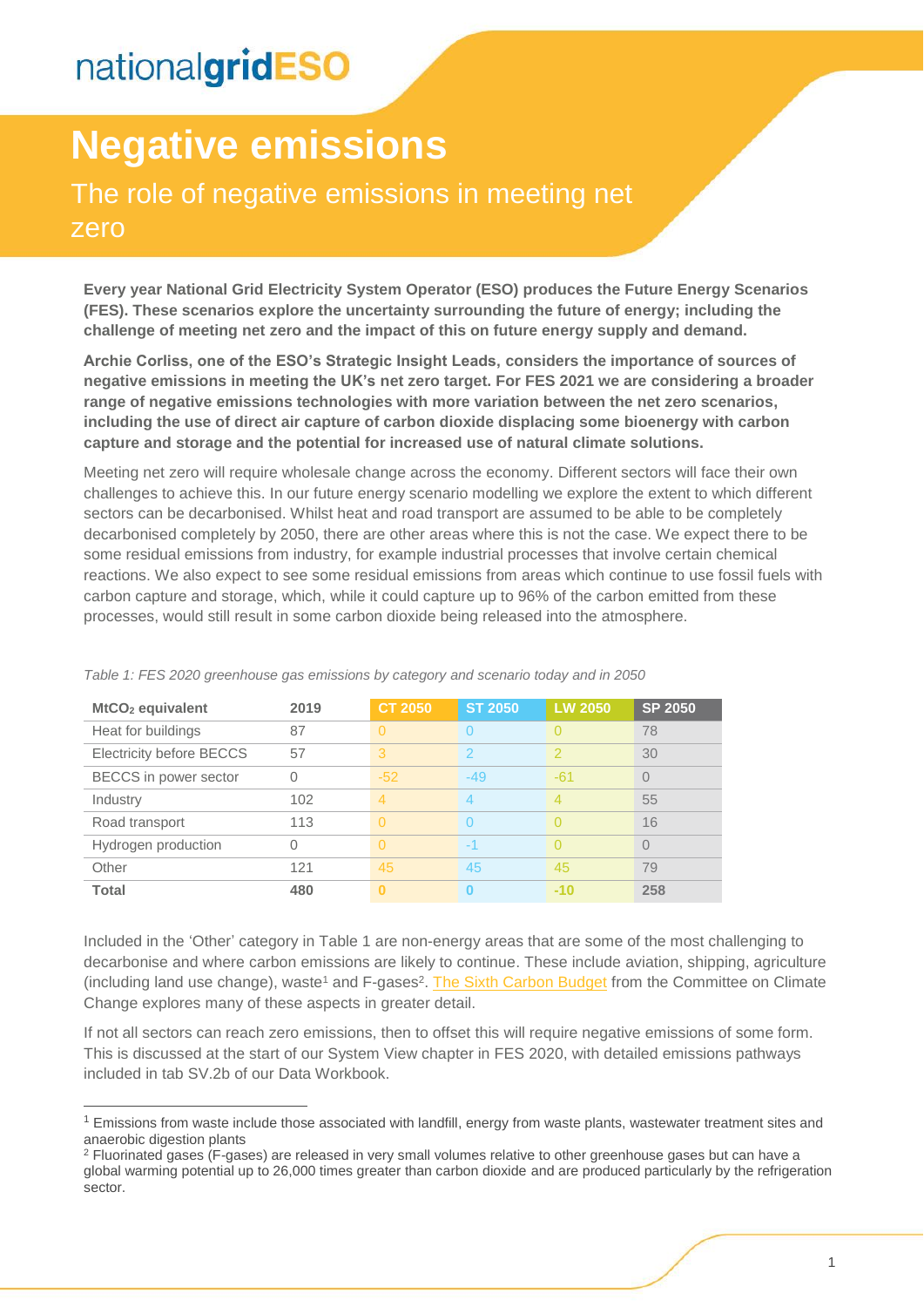#### **What do we mean by negative emissions?**

'Negative emissions' refers to any way that greenhouse gases can be removed from the atmosphere. These fall into two main categories: natural climate solutions and negative emissions technologies.

Natural climate solutions are those such as tree planting or peatland restoration. Trees absorb carbon dioxide as they grow and so planting a significant number of additional trees helps to reduce the carbon dioxide in the atmosphere. Reforestation is planting trees again in areas where trees have previously been removed, while afforestation is the process of planting trees and forests in areas that have so far not had trees.

Negative emissions technologies are those that directly remove carbon from the atmosphere, the two main ones we will consider here are Biomass Energy Carbon Capture and Storage (BECCS) and Direct Air Carbon Capture and Storage (DACCS). Neither of these are currently operating at scale in the UK, although there are demonstration projects operating in other countries<sup>3</sup>.

Coupling bioenergy with carbon capture and storage to capture the CO<sub>2</sub> produced on combustion means that the process, known as BECCS, delivers negative emissions. Trees naturally pull  $CO<sub>2</sub>$  out of the atmosphere (absorbing it during photosynthesis). This results in carbon being stored in forests, vegetation and in the soil. While the burning of fossil fuels releases carbon that has been 'trapped' underground for many millions of years; when we burn sustainably sourced wood or other bioenergy crops, the  $CO<sub>2</sub>$  they emit can be offset by the CO<sup>2</sup> they have absorbed over their life, resulting in net zero emissions. Biomass can be burned in a power plant to generate electricity, or biomethane can be reformed to produce hydrogen. Combining these processes with carbon capture and storage technology to trap and store recently absorbed CO<sub>2</sub> can then result in negative emissions.

DACCS is technology which captures carbon dioxide directly from the air using a chemical process. It is in the early stages of technology development and offers a potential solution to offsetting residual fossil fuel emissions. It could be deployed in modular units and scaled up rapidly once the technology is proven. It is, however, a highly energy intensive process. Removing 5 MtCO<sub>2</sub>e is estimated to require 1.8TWh of electricity and 8 TWh of hydrogen<sup>4</sup>. It may be possible to use waste heat to meet some of the energy demand required by this process to reduce reliance on electricity. However, in general it is a technology that is only appropriate to deploy at scale once the power generation sector has been decarbonised or if it can be supplied directly by renewable electricity.

#### **What did we assume in FES 2020?**

Our Future Energy Scenarios are based on an extensive annual engagement cycle with a range of industry stakeholders and experts. This includes our FES [Bridging the Gap](https://www.nationalgrideso.com/future-energy/future-energy-scenarios/bridging-the-gap-to-net-zero) programme, which last year specifically focused on bioenergy. Within our [FES 2020 scenarios](https://www.nationalgrideso.com/sites/eso/files/documents/introducing-the-fes-2020-scenarios_1.pdf) we considered a range of outcomes for the availability of bioenergy feedstocks. The low case used in Steady Progression assumed limited UK policy support and poor global governance, leaving supply levels largely the same as today. The medium case used for Consumer Transformation and System Transformation assumed UK policy support enables domestic production to increase. Strategically managed land use and waste products led to around 211 TWh of bioresource, the majority domestically produced. In the high case scenario, used in Leading the Way, a favourable global context for sustainable biomass production was assumed. The UK was assumed to be an early mover in the developing global import market, resulting in access to around 275 TWh of bioresources (domestic and imported) by 2050.

Bioenergy resources were assumed to be used in a variety of sectors, including in industry, aviation, shipping and road transport, amongst others, but in the net zero scenarios the largest single use of bioresources was for power generation from BECCS, with between 7.8 and 9.6 GW of generation installed in 2050 in the net

 $\overline{a}$ 

<sup>3</sup> Store&Go, Italy https://www.storeandgo.info/demonstration-sites/italy/

https://www.climeworks.com/co2-removal

<sup>4</sup> CCC Sixth Carbon Budget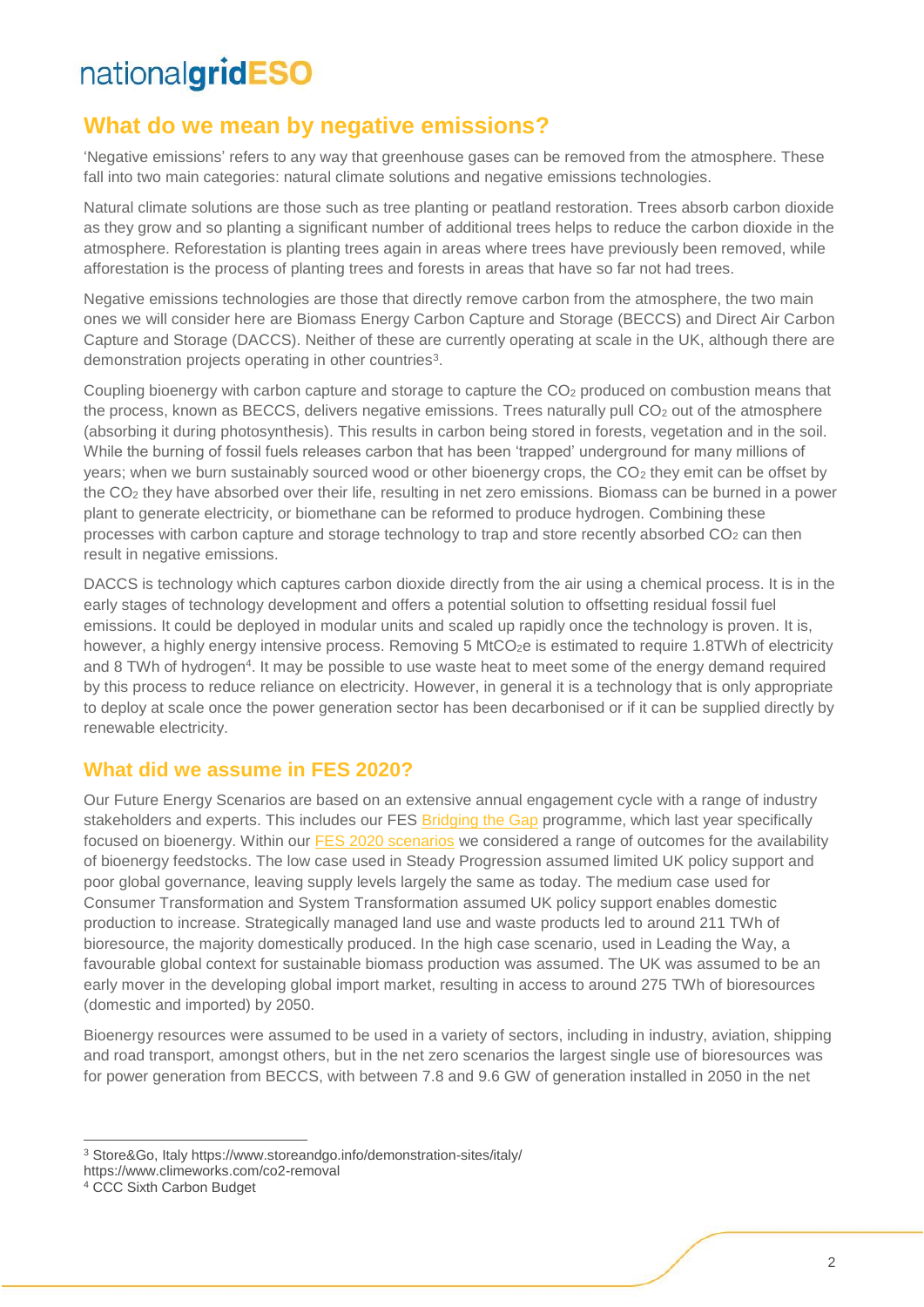zero scenarios, absorbing 49-61 MTCO<sub>2</sub> from the atmosphere each year. The high demand for bioresources for power generation limited their potential use in other sectors.

In System Transformation some bioenergy resources were also used to produce hydrogen, with biomethane displacing some natural gas use for this. When combined with CCS this also offered an alternative source of negative emissions.

Due to the uncertain and immature nature of direct air carbon capture technology we did not include it within FES 2020 as a source of negative emissions. All net zero scenarios did include some level of afforestation and reforestation however. Emissions associated with these natural climate solutions were captured within our assumptions on land use, land use change and forestry (LULUCF) which we based on work done by the Committee on Climate Change.

|                                                                         | <b>Technologies included</b>           | <b>Technologies not</b><br>included |  |  |
|-------------------------------------------------------------------------|----------------------------------------|-------------------------------------|--|--|
| <b>Consumer</b><br><b>Transformation</b>                                | ▓▏▓▕ <del>▓</del><br>░▓▕▓▕ <sup></sup> |                                     |  |  |
| <b>System</b><br><b>Transformation</b>                                  | <b>RAGE</b>                            |                                     |  |  |
| <b>Leading the</b><br><b>Way</b>                                        | <b>laoo</b>                            |                                     |  |  |
| <b>Steady</b><br>Progression                                            |                                        |                                     |  |  |
| BECCS in hydrogen Direct Air Carbon<br>Afforestation and BECCS in power |                                        |                                     |  |  |

*Figure 1: Negative emissions technologies in FES 2020*

generation

production

reforestation

#### **Potential issues with reliance on bioenergy solutions for negative emissions**

Capture and Storage

Not all biomass use can be considered carbon neutral and, if it is not, then this limits the scope to use this for negative emissions. For biomass feedstocks to be considered carbon neutral they need to meet sustainability criteria, and not all biomass in use today will meet this. Furthermore, while emissions from biomass combustion can be considered carbon neutral over an appropriate time period, high use of biofuels could increase emissions in the short term. This is because while combustion releases large amounts of carbon dioxide into the atmosphere, the trees planted take a number of years to grow to a point where they have absorbed the equivalent of these emissions. This issue can be mitigated by using faster growing variants of biomass such as miscanthus or other rapidly growing energy crops rather than forestry biomass with species of trees which take a long time to reach maturity. This does, however, place a limit on the scalability of forest biomass between now and the net zero target date of 2050.

There are also other considerations around the sustainability of bioresources, including the potential impact on the carbon sequestration of soils where they are grown, and the emissions associated with processing and transporting them from where they are grown to where they are needed. These emissions need to be captured in the lifecycle carbon assessment of bioresources. Today, emissions associated with processing